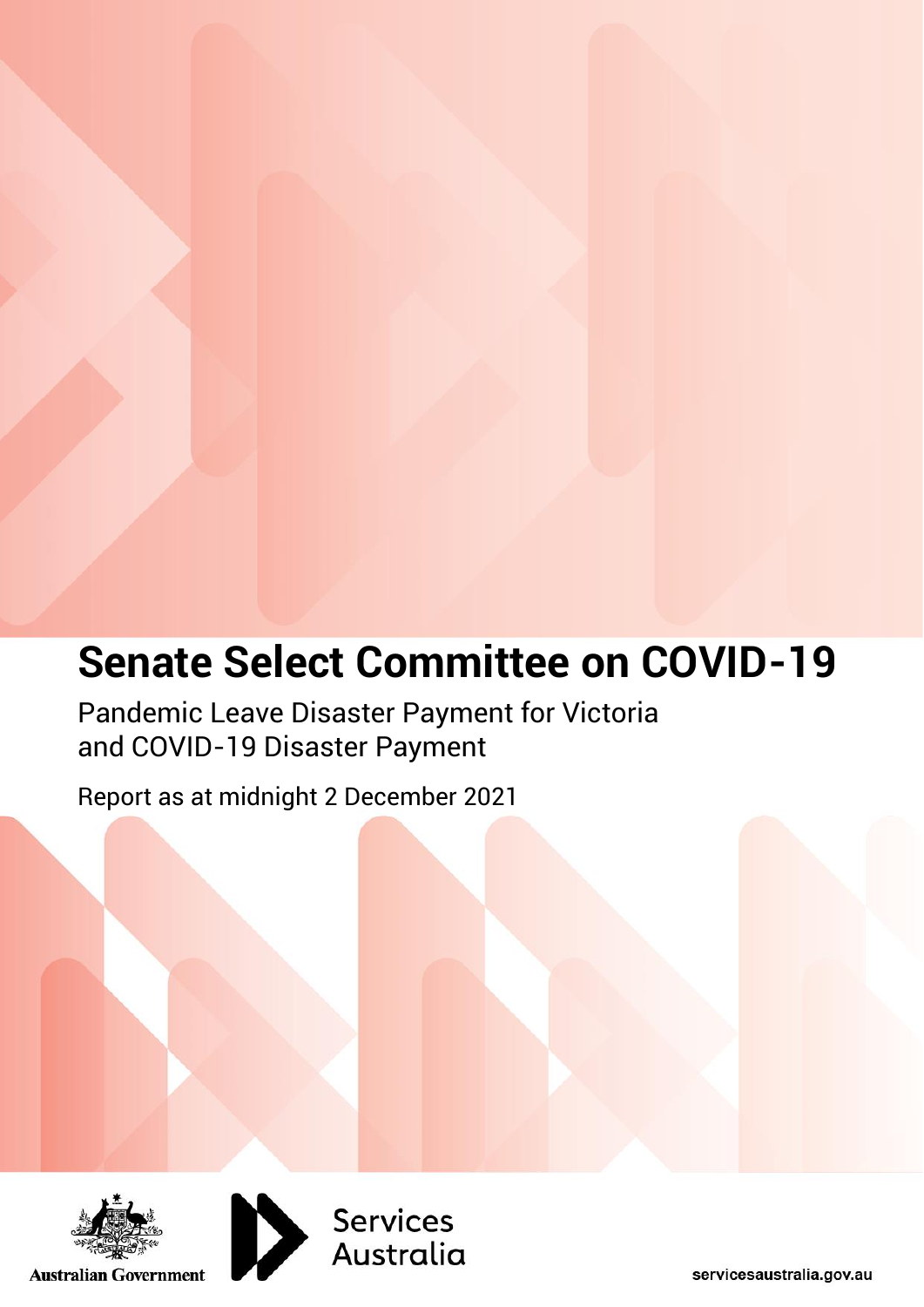## Pandemic Leave Disaster Payment for Victoria

The data provided below is the weekly total between the dates indicated. Data includes claims by Australian Residents and non-Australian residents.

| <b>Week</b>                                             | <b>Unique</b><br><b>Customers</b> | <b>Claims Received</b> | <b>Claims Granted</b> | <b>Dollars Paid</b> |
|---------------------------------------------------------|-----------------------------------|------------------------|-----------------------|---------------------|
| Week 1 to Week 45<br>(5 August 2020 to 10<br>June 2021) | 13,288                            | 16,305                 | 14,159                | \$21,250,500        |
| Week 46 to Week 69<br>(11 June to 2)<br>December 2021)  | 71,301                            | 83,015                 | 78,939                | \$118,434,500       |
| <b>Cumulative total as at</b><br>2 December 2021        | 84,589                            | 99,320                 | 93,098                | \$139,685,000       |

## **COVID-19 Disaster Payment**

The data provided below is the total between the dates indicated in the table from date of activation for each specific event to report end date 2 December 2021 .

Due to the number of concurrent periods and relevant areas for events listed below, only cumulative data has been provided.

| <b>State</b>                                                      | <b>Unique</b><br><b>Customers</b> | <b>Claims Received</b> | <b>Claims Granted</b> | <b>Dollars Paid</b> |
|-------------------------------------------------------------------|-----------------------------------|------------------------|-----------------------|---------------------|
| <b>Victoria</b><br>(8 June 2021)                                  | 806,692                           | 2,324,773              | 2,245,691             | \$4,551,813,450     |
| <b>New South Wales</b><br>(3 August 2021)                         | 1,177,141                         | 3,394,721              | 3,222,823             | \$7,637,177,095     |
| Queensland<br>(7 August 2021)                                     | 225,045                           | 234,006                | 227,308               | \$263,528,651       |
| <b>South Australia</b><br>(28 July 2021)                          | 86,290                            | 87,893                 | 86,290                | \$48,273,950        |
| <b>Australian Capital</b><br><b>Territory</b><br>(20 August 2021) | 70,166                            | 183,740                | 177,798               | \$351,425,150       |
| <b>Northern Territory</b><br>(26 August 2021)                     | 7,386                             | 10,762                 | 8,810                 | \$5,585,850         |
| Tasmania<br>(22 October 2021)                                     | 7,832                             | 8,558                  | 7,832                 | \$3,829,550         |
| <b>Cumulative total as at</b><br>2 December 2021*                 | 2,380,552                         | 6,244,453              | 5,976,552             | \$12,861,633,696    |

\* The Cumulative total for COV/0-19 Disaster Payment includes dollars paid to customers receiving auto recurrent payments. Data includes ISP200 Payments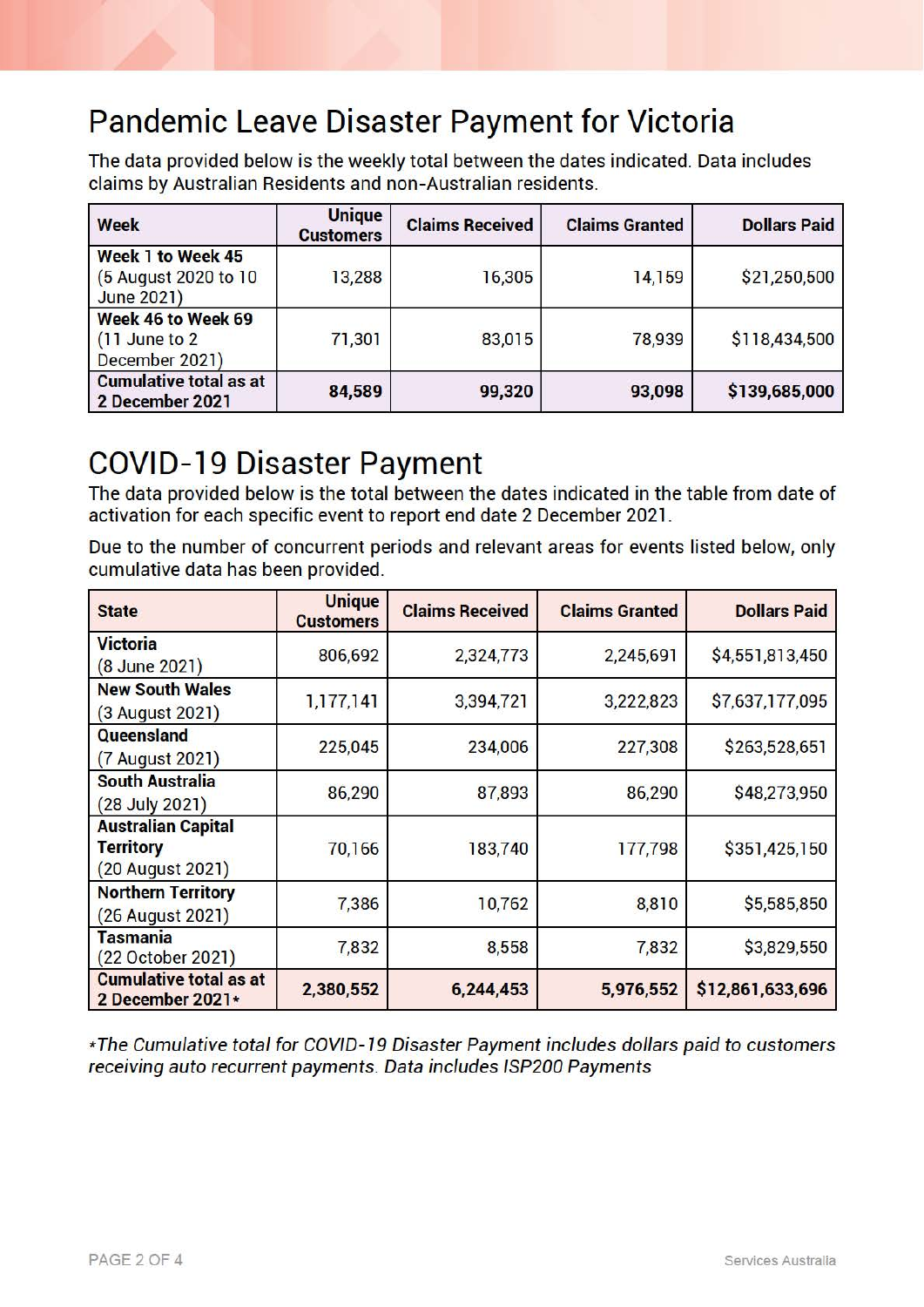## **IMPORTANT**

**The information contained in this file is not to be used for any purpose other than that stated in the original request. It is not to be published in any form or distributed or disseminated in any way without the express permission of Services Australia. Caveats contained in the metadata must be included with any approved dissemination or publication.**

**The data contained in the report has not been confidentialised. This data cannot be linked to any other data which may result in the identity of an individual being reasonably ascertained. Any public reference to cell size data that is less than 20 increases the risk that an individual may be identified and have their privacy breached.**